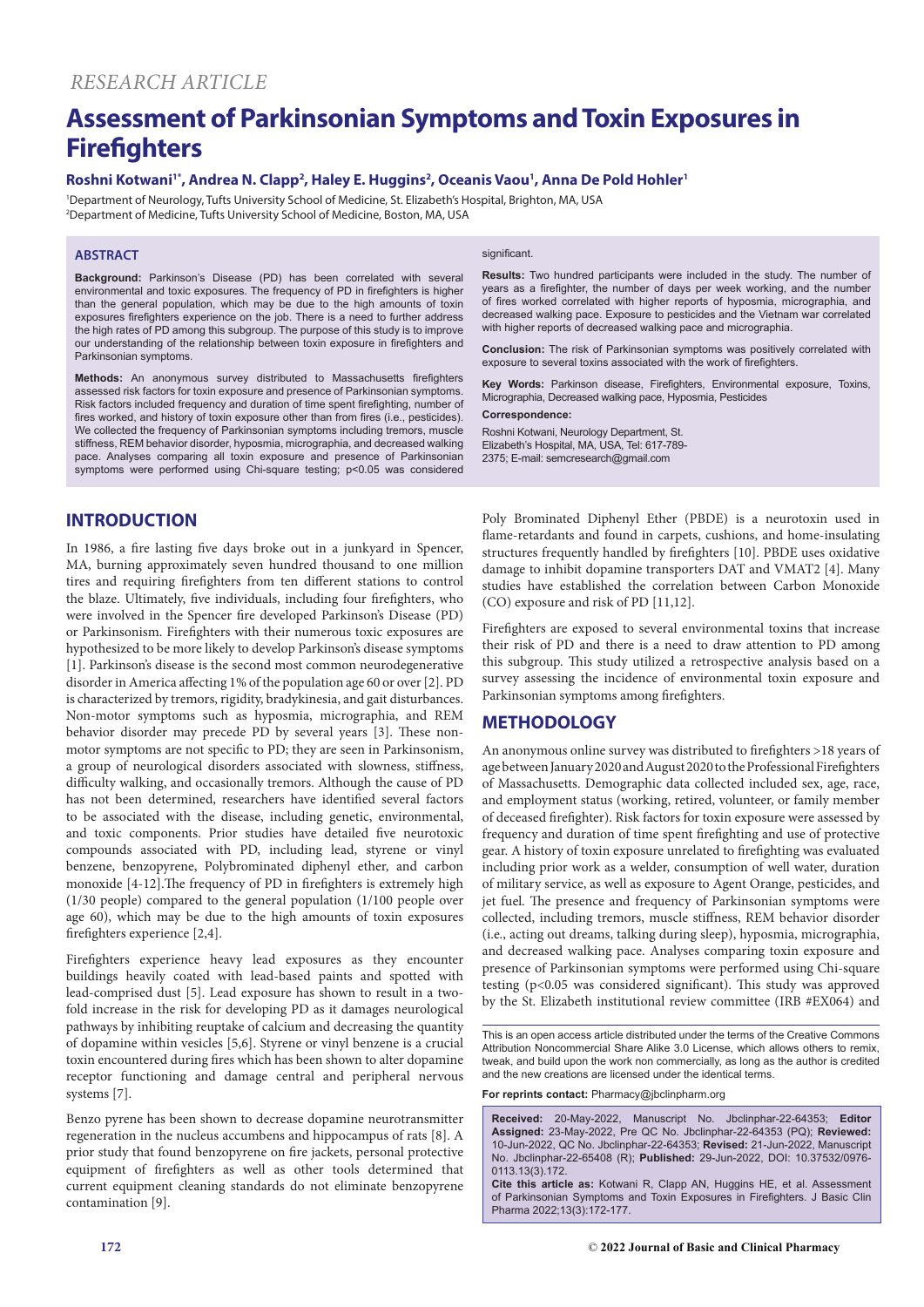participants were provided written informed consent to participate in the study.

### **RESULTS**

Two hundred participants were included in the study. Among participants, 96% were male, 99% were Caucasian and 1% Hispanic, 62% were still employed, 37% retired, and 12% had a family history of Parkinson's disease (Table 1). The communities of survey participants were showed in Figure 1. The majority of our survey participants live in rural and suburban communities in Massachusetts with a few living outside the state.

The frequency of common Parkinsonian symptoms reported by all participants demonstrated in Figure 2. 82% of survey participants reported muscle stiffness, 34% tremors, 66% REM behavior disorder, 36% hyposmia, 15% micrographia, and 38% of participants reported decreased walking pace.

The correlation of the number of years of being a firefighter with decreased walking pace, micrographia, and hyposmia was showed in Table 2 and Figure 3. After 10 years of firefighting, participants were found to be 5 times more likely to have decreased walking pace. After 20 years, participants were 30 times more likely to have decreased walking pace and 5 times more likely to have micrographia. After 30 years, participants were twelve times more likely to have decreased walking pace and 5 times more likely to have hyposmia.

The correlation of number of days per week working as a firefighter with decreased walking pace, micrographia, and hyposmia was showed in Table 2 and Figure 4. Participants were thirty-three times more likely to have decreased walking pace if they had worked more than 2 days per week. Participants were eight times more likely to have micrographia if they had worked more than 1 day per week. They were ten times more **Table 1 :** Participant demographics.

likely to have micrographia if they had worked more than 2 days per week. Participants working more than 6 days per week were seven times more likely to have micrographia.

Using Chi-square analysis, the correlation between the numbers of 5-9 alarms fires worked and decreased walking pace, micrographia, and hyposmia was showed in Table 2 and Figure 5. Fire alarms are categorized based on the severity of the fire with 5-9 fire alarms being more severe. Participants who helped with 20 or more fires were eight times more likely to have decreased walking pace and seventeen times more likely to have micrographia. Participants who have helped with 40 or more fires were five times more likely to have decreased walking pace, seven times more likely to have micrographia, and five times more likely to have hyposmia. Participants who have helped with 100 or more fires were four times more likely to have micrographia.

The correlation of the fighting in Vietnam War with decreased walking pace, micrographia, and hyposmia was showed in Table 2 and Figure 6. Participants who fought in the Vietnam war were six times more likely to have decreased walking pace and six times more likely to have micrographia. The correlation of exposure to pesticides with decreased walking pace, micrographia, and hyposmia. Participants who have been exposed to pesticides were seven times more likely to have decreased walking pace and ten times more likely to have micrographia was showed in Table 2 and Figure 7.

Acting out dreams was reported by 66% of survey responders. This frequency was distinctly higher than other studies which have noted REM behavior disorder in only one third of Parkinson's patients [13]. Decreased walking pace and bradykinesia were reported by 38% of respondents. Hyposmia and tremors were the fourth and fifth most reported Parkinsonian symptoms at 36% and 34% respectively. Lastly, micrographia occurred in 15% of responders.

| <b>Characteristics</b> | <b>Number of participants</b> |  |  |  |  |  |  |  |
|------------------------|-------------------------------|--|--|--|--|--|--|--|
| Total                  | 200                           |  |  |  |  |  |  |  |
|                        | Sex                           |  |  |  |  |  |  |  |
| Male                   | 192 (96%)                     |  |  |  |  |  |  |  |
|                        | Age                           |  |  |  |  |  |  |  |
| $18 - 30$              | 6(3%)                         |  |  |  |  |  |  |  |
| $30 - 40$              | 28 (14%)                      |  |  |  |  |  |  |  |
| $40 - 50$              | 84 (42%)                      |  |  |  |  |  |  |  |
| 60-70                  | 60 (30%)                      |  |  |  |  |  |  |  |
| 70-80                  | 16(8%)                        |  |  |  |  |  |  |  |
| Race                   |                               |  |  |  |  |  |  |  |
| Caucasian              | 192 (99%)                     |  |  |  |  |  |  |  |
| Hispanic               | 2(1%)                         |  |  |  |  |  |  |  |
| Employment status      |                               |  |  |  |  |  |  |  |
| Working                | 123 (62%)                     |  |  |  |  |  |  |  |
| Retired                | 74 (37%)                      |  |  |  |  |  |  |  |
| Volunteer              | 3(1%)                         |  |  |  |  |  |  |  |
| Family history of PD   | 25 (12%)                      |  |  |  |  |  |  |  |



**Figure 1:** Zip codes of participants.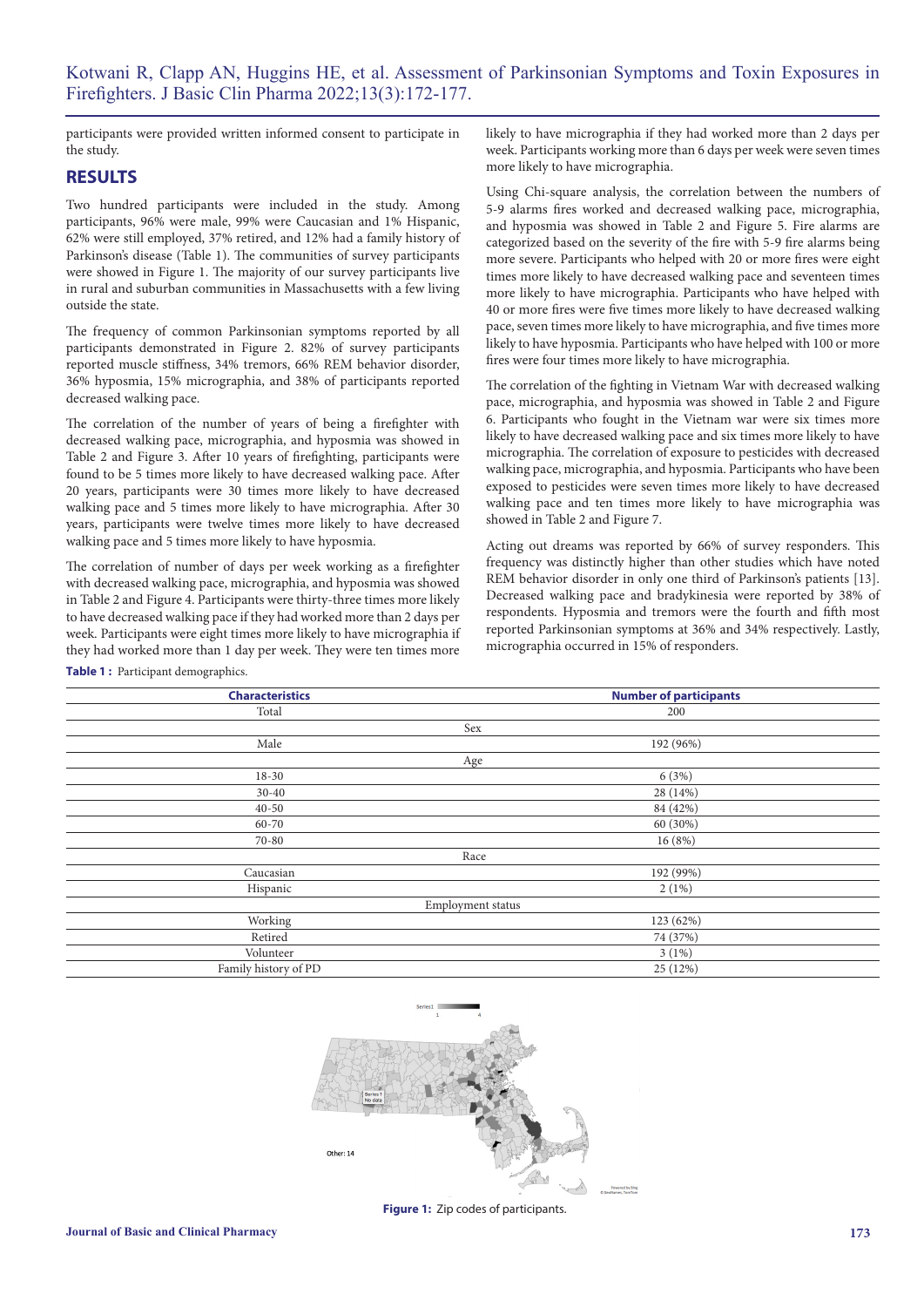Kotwani R, Clapp AN, Huggins HE, et al. Assessment of Parkinsonian Symptoms and Toxin Exposures in Firefighters. J Basic Clin Pharma 2022;13(3):172-177.



Figure 2: Frequency of common Parkinsonian symptoms reported by all participants. Note: (**inc**) Yes symptoms, (inc) No symptoms.

**Table 2 :** Parkinsonian symptoms of decreased walking pace, micrographia, and hyposmia correlated with exposures using Chi-square analysis.

| <b>Total</b>        |                                                                                        | <b>Decreased walking</b><br>pace |                                   |                   |                           | <b>Micrographia</b>                | <b>Hyposmia</b>   |                       |                                          |  |  |
|---------------------|----------------------------------------------------------------------------------------|----------------------------------|-----------------------------------|-------------------|---------------------------|------------------------------------|-------------------|-----------------------|------------------------------------------|--|--|
|                     | 73(38%)                                                                                |                                  |                                   | 29<br>(15%)       |                           |                                    | 69<br>(36%)       |                       |                                          |  |  |
|                     | <b>Exposed</b>                                                                         | <b>Not</b><br>exposed            | $\chi^2$                          | <b>Exposed</b>    |                           | $\chi^2$                           | <b>Exposed</b>    | <b>Not</b><br>exposed | $\chi^2$                                 |  |  |
| Years fire fighting |                                                                                        |                                  |                                   |                   |                           |                                    |                   |                       |                                          |  |  |
| $>10$ years         | 72 (41%)                                                                               | 1(8%)                            | $\chi^2$ = 4.90, P-value 0.03*    | 28(16%)           | 1(8%)                     | $\chi^2$ = 0.49, P-value 0.48      | 63 (35%)          | $6(50\%)$             | $\chi^2$ = 1.07, P-value 0.30            |  |  |
| $>20$ years         | 67 (52%)                                                                               | $6(10\%)$                        | $\chi^2$ = 29.94, P-value <0.001* | 25 (20%)          | 4(7%)                     | $\chi^2$ = 5.18, P-value 0.02*     | 53 (41%)          | 16(26%)               | $\chi^2$ = 3.8, P-value 0.05             |  |  |
| >30 years           | 41 (53%)                                                                               | 32(28%)                          | $\chi^2$ = 12.03, P-value <0.001* | 14 (19%) 15 (13%) |                           | $\chi^2$ = 1.00, P-value 0.32      | 35 (83%)          | 34 (30%)              | $\chi^2$ = 4.87, P-value 0.03*           |  |  |
| >40 years           | $6(60\%)$                                                                              | 67(37%)                          | $\chi^2$ = 2.08, P-value 0.15     |                   | $2(20\%)$ $27(15\%)$      | $\chi^2$ = 0.17, P-value 0.68      | $5(50\%)$         | 64 (35%)              | $\chi^2$ = 0.88, P-value 0.35            |  |  |
| Days/week worked    |                                                                                        |                                  |                                   |                   |                           |                                    |                   |                       |                                          |  |  |
| $>1$ day            | 46 (29%)                                                                               | 26 (84%)                         | $\chi^2$ = 32.95, P-value <0.001* | 19(12%)           |                           | $\chi^2$ = 7.96, P-value 0.005*    |                   | 54 (34%) 15 (48%)     | $\chi^2$ = 2.41, P-value 0.12            |  |  |
| $>2$ days           | 45 (29%)                                                                               | 27 (82%)                         | $\chi^2$ = 32.41, P-value <0.001* | 18(12%)           |                           | $\chi^2$ = 9.72, P-value 0.002*    | 53 (34%)          | 16 (48%)              | $\chi^2$ = 2.64, P-value 0.1             |  |  |
| $>3$ days           | 36 (32%)                                                                               | 36(46%)                          | $\chi^2$ = 3.66, P-value 0.06     | 15(14%)           |                           | $\chi^2$ = 0.61, P-value 0.44      | 34 (30%)          | 35 (32%)              | $\chi^2$ = 3.9, P-value 0.05*            |  |  |
| $>4$ days           | 33 (36%)                                                                               | 39 (40%)                         | $\chi^2$ = 0.25, P-value 0.62     | 14(16%)           |                           | $\chi^2$ = 0.0003, P-value is 0.99 | 30 (33%)          | 39 (39%)              | $\chi^2$ = 0.95, P-value 0.33            |  |  |
| $> 5 \text{ days}$  | 21 (39%)                                                                               | 51 (38%)                         | $\chi^2$ = 0.02, P-value 0.89     | 11(21%)           |                           | $\chi^2$ = 1.55, P-value 0.21      | 18 (33%)          | 51 (38%)              | $\chi^2$ = 0.39, P-value 0.53            |  |  |
| $> 6 \text{ days}$  | 5(42%)                                                                                 | 67 (38%)                         | $\chi^2$ = 0.07, P-value 0.79     | 5(42%)            |                           | $\chi^2$ = 6.70, P-value 0.01*     | 3(23%)            | 66 (37%)              | $\chi^2$ = 1.03, P-value 0.31            |  |  |
|                     |                                                                                        |                                  |                                   |                   | Number of 5-9 alarm fires |                                    |                   |                       |                                          |  |  |
| 20 or<br>more       | 18 (60%)                                                                               | 50 (33%)                         | $\chi^2$ = 7.56, P-value <0.05*   | 12(41%)           | 16<br>$(11\%)$            | $\chi^2$ = 17.19, P-value <0.001*  | 13 (43%) 53 (35%) |                       | $\chi^2$ = 0.73, P-value 0.39            |  |  |
| 40 or<br>more       | 8(67%)                                                                                 | 60 (36%)                         | $\chi^2$ = 4.56, P-value 0.03*    | 5(42%)            | 23<br>(14%)               | $\chi^2$ = 6.53, P-value 0.01*     | 7(70%)            |                       | 59 (35%) $\chi^2 = 5.14$ , P-value 0.02* |  |  |
| $100+$              | 4(57%)                                                                                 | 64 (37%)                         | $\chi^2$ =1.16,P-value 0.28       | 3(43%)            | 25(15%)                   | $\chi^2$ 2= 4.04, P-value 0.04*    | 4(57%)            | 62 (36%)              | $\chi^2$ = 1.34, P-value 0.25            |  |  |
| Vietnam<br>war      | 7(88%)                                                                                 | 13(41%)                          | $\chi^2$ = 5.63, P-value 0.02*    | 3(38%)            | 2(6%)                     | $\chi^2$ = 5.71, P-value 0.02*     | 4(50%)            | 11(34%)               | $\chi^2$ = 0.67, P-value 0.41            |  |  |
| Pesticides          | 30 (53%) 37 (32%)                                                                      |                                  | $\chi^2$ = 6.71, P-value 0.01*    | 17 (30%)          | 12<br>(11%)               | $\chi^2$ =10.44, P-value 0.001*    | 26 (45%)          | 39 (34%)              | $\chi^2$ = 1.96, P-value 0.16            |  |  |
|                     | Note: $*$ =statistically significant value with $p<0.05$ considered to be significant. |                                  |                                   |                   |                           |                                    |                   |                       |                                          |  |  |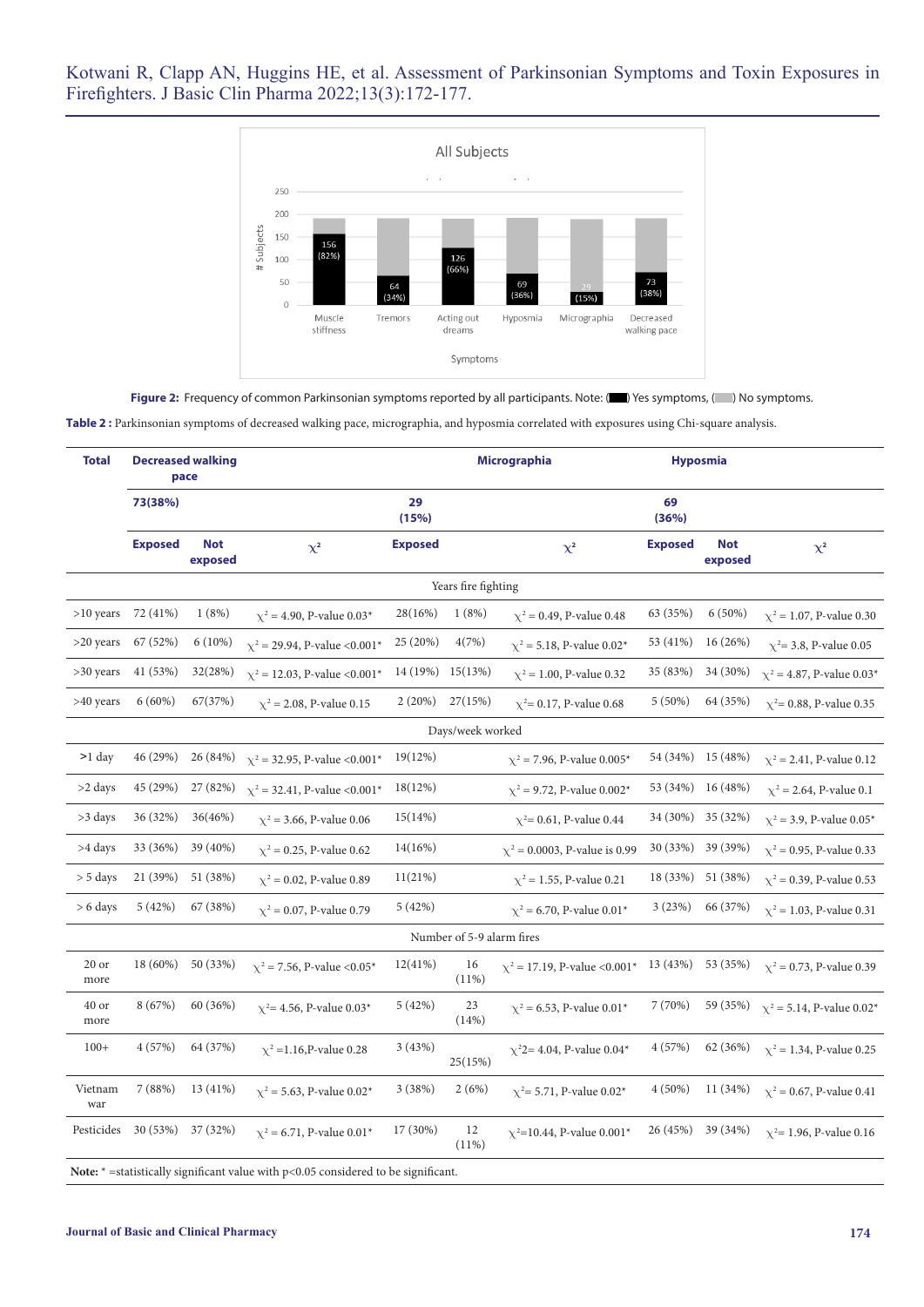Kotwani R, Clapp AN, Huggins HE, et al. Assessment of Parkinsonian Symptoms and Toxin Exposures in Firefighters. J Basic Clin Pharma 2022;13(3):172-177.



**Figure 3:** Number of years firefighting and reported symptoms of hyposmia, micrographia, and decreased walking pace. Note: ( $\Box$ ) Yes symptoms,  $\Box$ ) No symptoms.



Figure 4: Number of days per week worked in the past 5 years and reported symptoms of hyposmia, micrographia, and decreased walking pace. Note: ( $\Box$ ) Yes symptoms, ( ) No symptoms.



Figure 5: Number of 5-9 alarm fires helped put out and reported symptoms of hyposmia, micrographia, and decreased walking pace. Note: ( $\Box$ ) Yes symp $toms, ($   $)$  No symptoms.



**Figure 6:** Symptoms reported among those who fought in the Vietnam War. Note: ( $\Box$ ) Yes symptoms, ( $\Box$ ) No symptoms.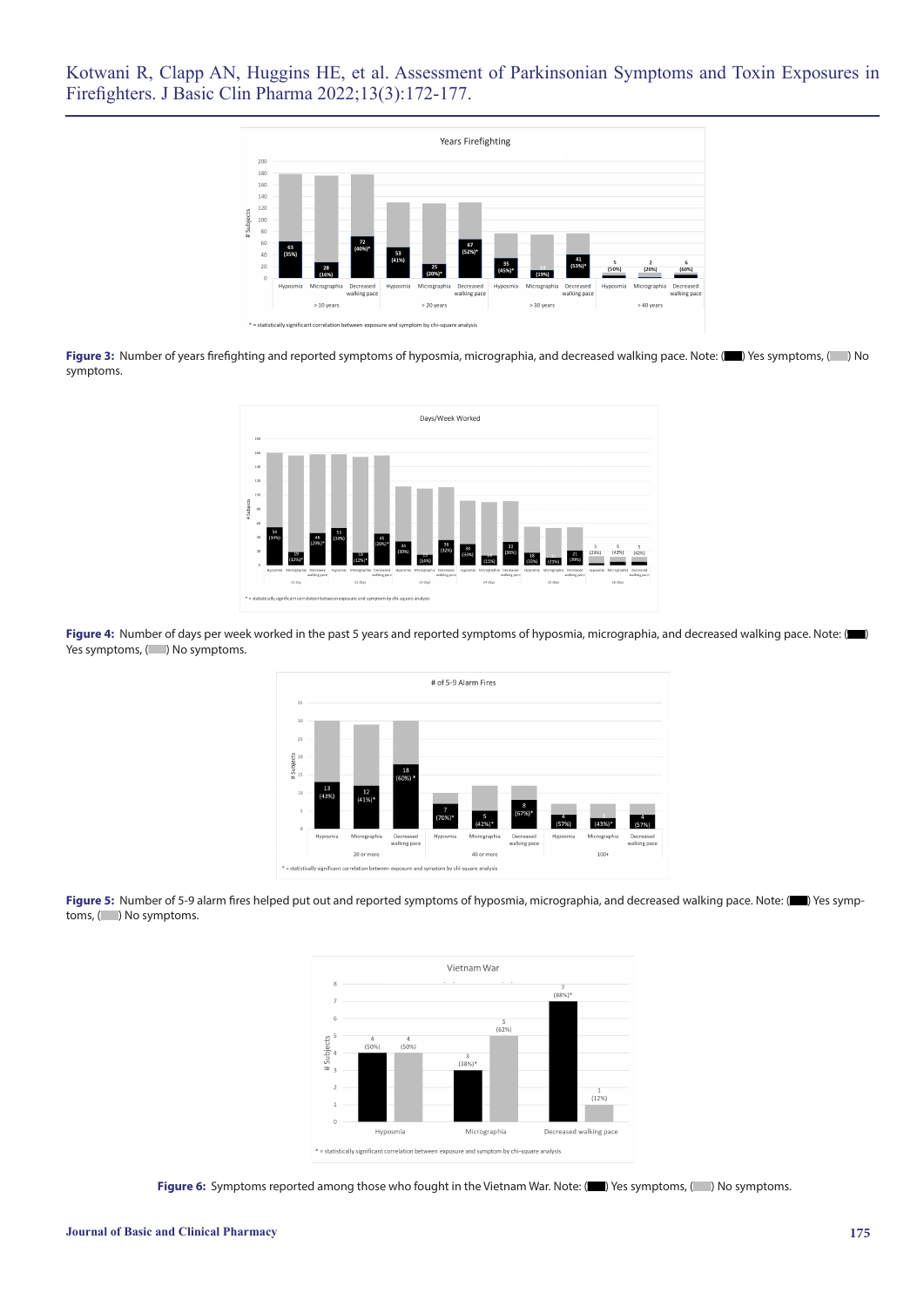Kotwani R, Clapp AN, Huggins HE, et al. Assessment of Parkinsonian Symptoms and Toxin Exposures in Firefighters. J Basic Clin Pharma 2022;13(3):172-177.



**Figure 7:** Symptoms reported among those exposed to pesticides. Note: ( $\Box$ ) Yes symptoms,  $\Box$ ) No symptoms.

#### **DISCUSSION**

After conducting a thorough literature search, we identified the five common toxin exposures in fires that have been shown to increase risk for PD. Through comparative analysis, we found that the number of years firefighting, number of days per week firefighting, number of 5-9 alarm fires encountered, fighting in the Vietnam War, and exposure to pesticides all correlated with a significantly higher frequency of three Parkinsonian symptoms: micrographia, hyposmia, and decreased walking pace.

The number of years spent firefighting was broken down into 4 categories: 10 years or more, 20 years or more, 30 years or more, and 40 years or more. It is important to note that there was a small number of survey responders who had or have been firefighting for more than 40 years (n=13). Nonetheless, the frequency of reported hyposmia and decreases in walking pace increased by an average of 5% and 7% per 10 years respectively. Meanwhile, the frequency of reported micrographia remained relatively unchanged. The duration of a firefighter's career has also been found to positively correlate with levels of epigenetic changes, namely hypomethylation, that could lead to developments of neurodegenerative diseases [14]. Alternatively, for the number of days worked per week, the frequency of reported micrographia and walking pace increased by 6% and 3% per day, respectively.

The comparative data for the number of 5-9 alarm fires proved more difficult to gather due to the rarity of such alarm fires with only 30 being reported in Boston within the past 10 years [15]. The frequency of micrographia increased by 1% per 20 5-9 alarm fires.

It was interesting to note that muscle stiffness was the most commonly reported symptom occurring in 82% of our survey responders. Several studies have discovered elevated baseline muscle pain in firefighters [16]. Dr. Park and his team found that muscle pain was the second most common reported symptom amongst firefighters likely due to heavy personal protective equipment [17]. Thus, the muscle stiffness experienced by responders may be linked to the demands of their job or early symptoms of Parkinsonism.

Another key finding was that participation in the Vietnam War, which involved the toxin Agent Orange, was significantly correlated with decreased walking pace and micrographia. Those exposed to the Vietnam war more frequently reported decreased walking pace (88% vs. 41%), micrographia (38% vs. 6%), and hyposmia (50% vs. 34%). A number of different case studies on Vietnam war veterans have suggested that exposure to Agent Orange, specifically its 2,4-Dichlorophenoxyacetic acid component, can significantly increase the risk of Parkinson's Disease [18].

Exposure to pesticides was significantly correlated with reported frequencies of decreased walking pace (53% vs. 32%), micrographia (30% vs. 11%), and hyposmia (45% vs. 34%). These trends align with previously conducted research which has found several pesticides and herbicides that are linked to increased susceptibilities to Parkinson's disease. For example, one study with mice models showed that exposure to the herbicides Maneb and Paraquat can lead to mutations in genes responsible for neurogenesis which can in turn impact the development of PD [19]. Additionally, one notably deleterious pesticide, rotenone, has been shown to induce oxidative damage in dopaminergic regions of several rats [20].

Although this study provides ample data to help us understand the risks associated with firefighting, there were some limitations. The advertisement for this survey stated that the study's aim was to determine the link between firefighting and Parkinson's disease. This may have increased the response rate of those concerned about or affected by Parkinson's disease. Additionally, some of the symptoms we aimed to evaluate, namely decreased walking pace, were difficult to interpret *via* survey. While this study had a relatively small sample size, the demographics appear to represent the typical firefighters in Massachusetts. The demographics of the sample were 96% being male, 99% Caucasian, and 72% being between the ages of 40 and 70.

Another limitation was the lack of genetic studies conducted on respondents which could have indicated possible genetic predispositions to PD or Parkinsonism. Hyposmia was reported by 36% of study participants. It is probable that the actual frequency of hyposmia is more than what was reported as this sensory symptom can be less noticeable than motor symptoms such as bradykinesia. Hyposmia is a commonly occurring symptom of Parkinson's disease, reported in 80% of patients [21]. It is difficult, however, to determine whether the reported hyposmia in this study was due to the progression of Parkinson's disease or chronic exposure to fire and smoke. Research has shown that chronic smoke and toxic substance exposure can lead to irreversible hyposmia [22]. In one study, 47.5% of 102 Chicago city firefighters had significantly low scores for a sense of smell test [23].

#### **CONCLUSION**

The purpose of this study is to improve our understanding of the relationship between toxin exposure in firefighters and risk of Parkinson's disease. Firefighters have an increased risk for Parkinsonian symptoms as a result of the toxin exposures that are frequently present in fires. Our study showed that the number of years working as a firefighter, the number of days per week working, and the number of fires worked correlated with higher reports of Parkinsonian symptoms such as hyposmia, micrographia, and decreased walking pace. It is